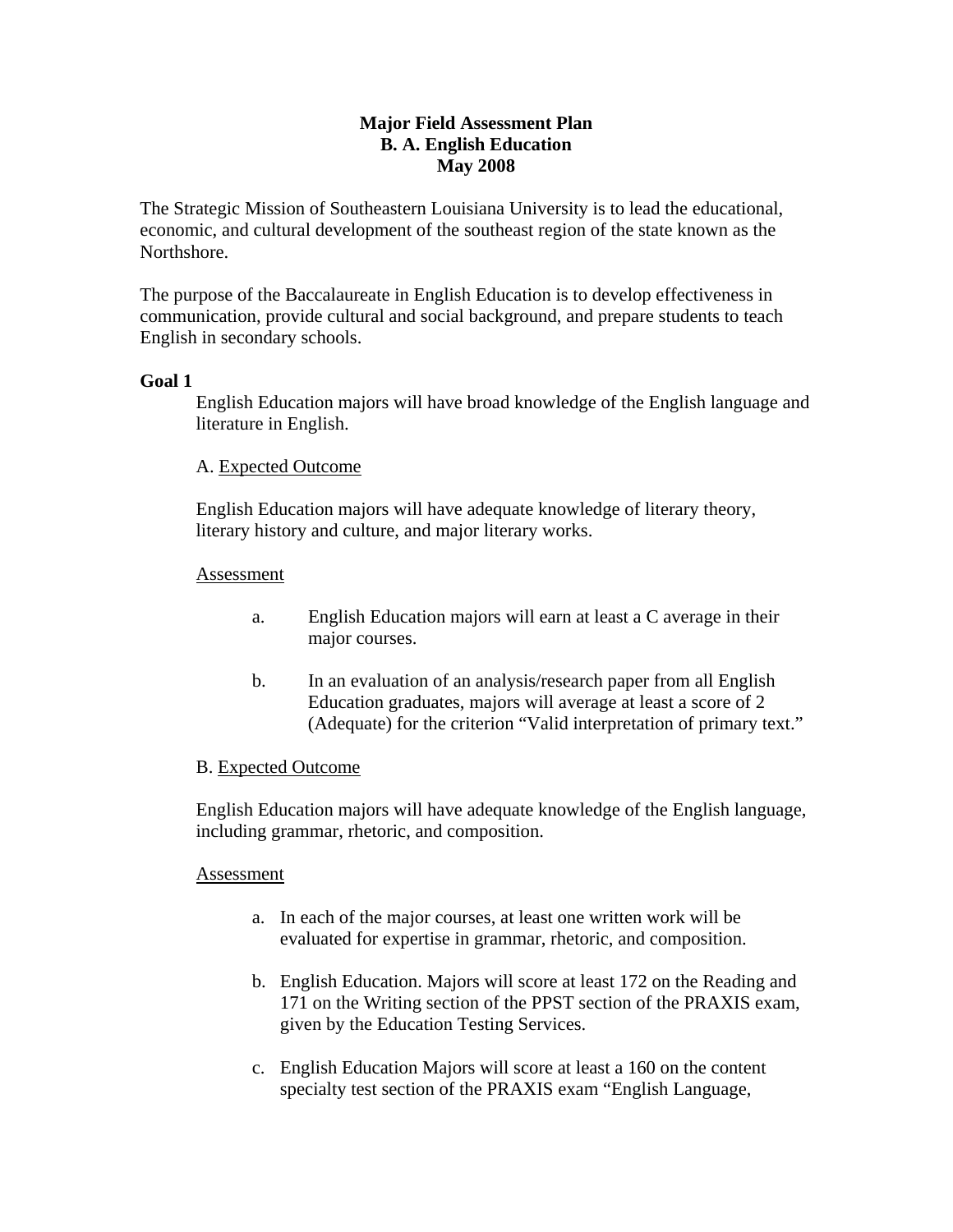Literature, and Composition: Content Knowledge" and at least a 130 on the other content specialty test section of the PRAXIS, "English Language, Literature, and Composition: Pedagogy."

- d. In evaluation of collected research papers from 300- and 400-level classes, 80% of graduating seniors will score at least a 2 ("Adequate") or above on the following criteria:
	- 1. Focused topic
	- 2. Clear thesis/argument structure
	- 3. Organization: development, transition, coherence, supporting evidence
	- 4. Sense of audience
	- 5. Valid interpretation of primary text
	- 6. Correct incorporation of secondary sources / use of MLA documentation
	- 7. Sentence sophistication / effective use of voice and diction
	- 8. Mechanics / grammatical correctness

#### C. Expected Outcome

English Education Majors should express satisfaction with the quality of instruction and the overall learning environment provided by the Department of English

#### Assessment

Southeastern Exit Survey

#### **Goal 2**

English Education Majors will have the necessary skills to engage in scholarly research and criticism.

#### A. Expected Outcome

Majors will be able to use the major indices and library resources pertinent to research in English and in other appropriate fields.

#### Assessment

80% of the English Ed. majors will earn B or better in LS 102.

#### B. Expected Outcome

English Education majors will be able to analyze intelligently and critically both prose and verse.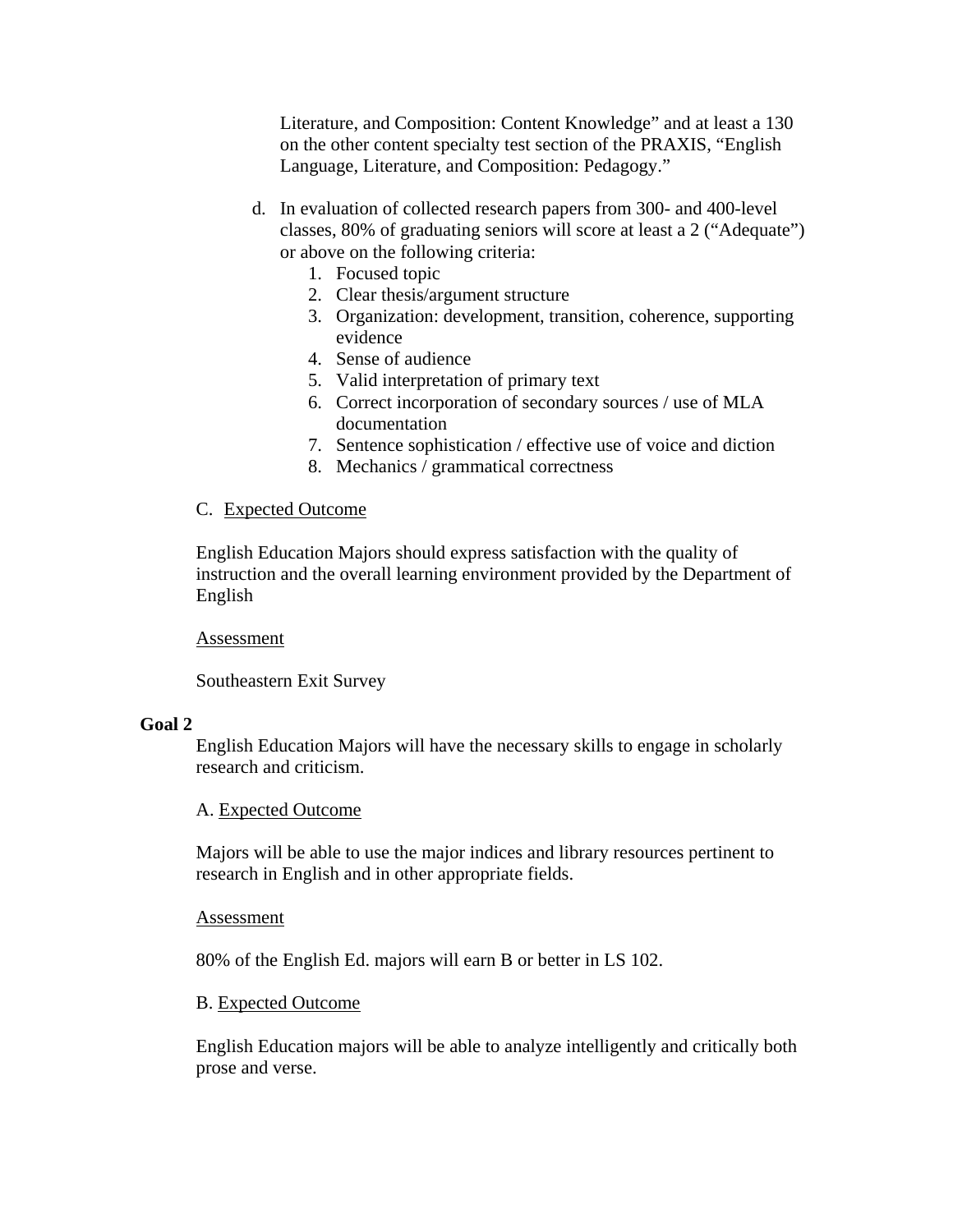## Assessment

- a. Majors will successfully complete at least twelve hours of English courses that emphasize critical analysis of prose and poetry and will compose a critical essay or research paper in all of these courses.
- b. In evaluation of collected research papers from 400-level classes, 80% of graduating seniors will score at least a 2 ("Adequate") or above on the following criteria:
	- 1. Focused topic
	- 2. Clear thesis / argument structure
	- 3. Organization: development, transition, coherence, supporting evidence
	- 4. Sense of audience
	- 5. Valid interpretation of primary text
	- 7. Sentence sophistication / effective use of voice and diction
	- 8. Mechanics / grammatical correctness

## C. Expected Outcome

English Education majors will acquire thorough knowledge and skill in the use of MLA documentation format.

## Assessment

- a. Every paper assigned in the major classes beginning with English 102 will be evaluated carefully for correct use of MLA documentation; in addition, students must demonstrate correct MLA citation form in the English Proficiency Exam.
- b. In evaluation of research papers gathered from 300- and 400-level classes taken by each graduating senior, 80% will score 2 ("Adequate") or above on the following criterion: Correct incorporation of secondary sources / use of MLA documentation

## **Goal 3**

English Education majors will be prepared for entrance to graduate school or a variety of professions and vocations.

A. Expected Outcome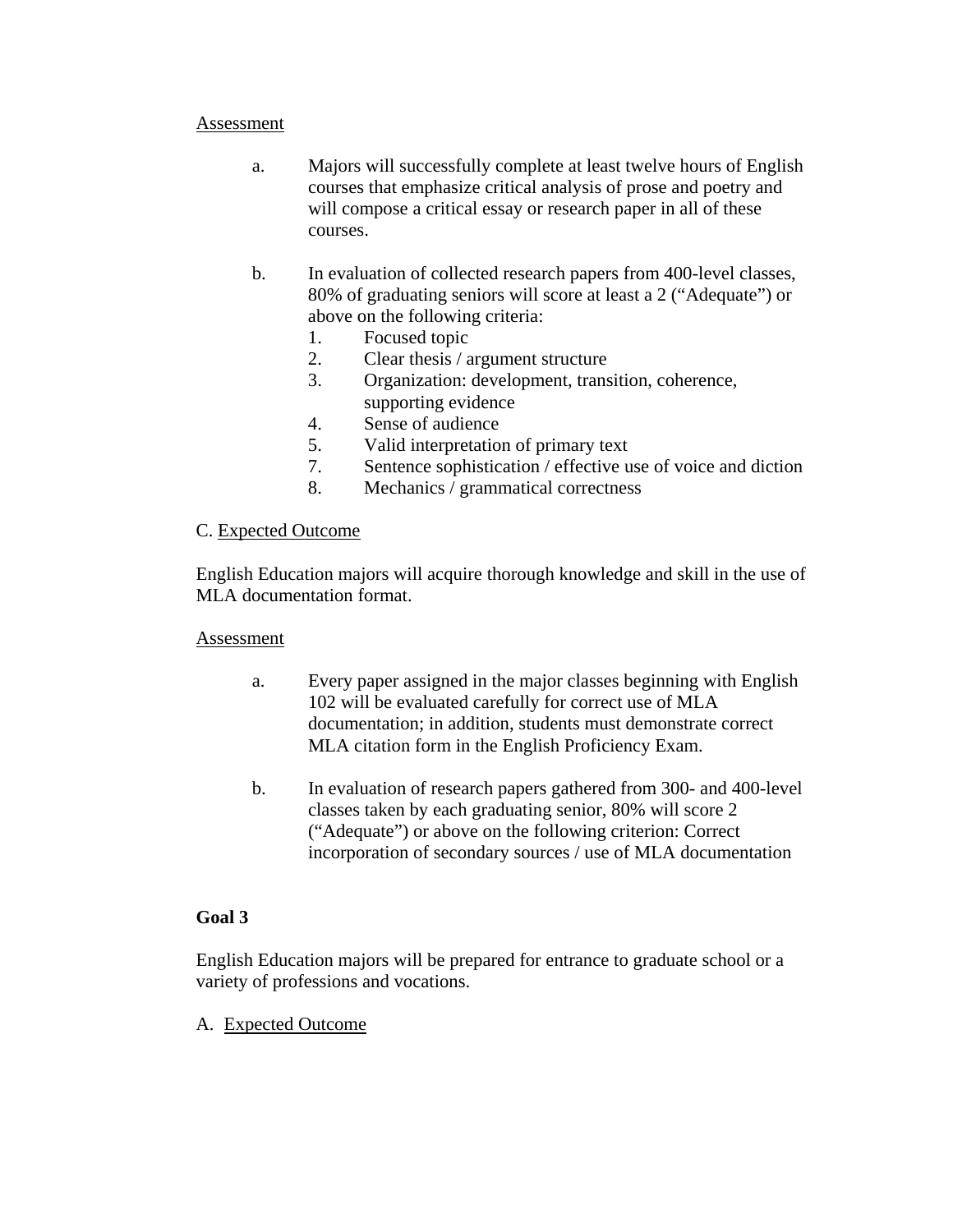At least 50% of English Education majors will be accepted to graduate school or will be employed in a profession utilizing their language and literature skills within six months after graduation.

#### Assessment

Southeastern Survey of Undergraduate Degree Alumni

## **Goal 4**

English Education majors will possess cultural knowledge and global awareness through reading, research, and field experience.

## A. Expected Outcome

English Education majors will acquire knowledge of other countries, governments, cultures, peoples, languages, and histories through a study of literature.

## Assessment

Students have the opportunity to choose from a wide variety of multi-cultural and ethnic literatures, including English 121H (Ancient Epic), 122H (Modern Epic), 230 (World Literature), 231 (British Literature), 291H (Tragedy and Comedy), 292H (Modern Fiction), 301 (British Literature to 1789), 303 (British Literature after 1789), 310 (African Diaspora), 316 (The Bible as Literature), 317 (Folklore and Oral Literature), 351 (Early World Literature), 352 (Modern World Literature), 373 (Film Criticism), 374 (Literature and Film), 392 (Native American Literature), 428/528 (African American Literature Since 1900), 429/527 (Gender Studies and Literature), 435/535 (Shakespeare: Comedies and Romances), 436/536 (Shakespeare: Tragedies and Histories), 437/537 (Major Periods in Drama), 438/538 (Interdisciplinary Approaches to Literature), 457/557 (Medieval England), 458/558 (Major British Authors), 459/559 (19<sup>th</sup> Century British Literature), 471/522 (Chaucer), 472/523 (Milton), 475/575 (Introduction to Contemporary Criticism, 487/587 (Major World Authors), and 489/589 (Postmodern and Contemporary Literature).

# B. Expected Outcome

English Education majors will have more opportunity and encouragement to acquire knowledge of other countries, governments, peoples, languages, and histories through field experience.

## Assessment